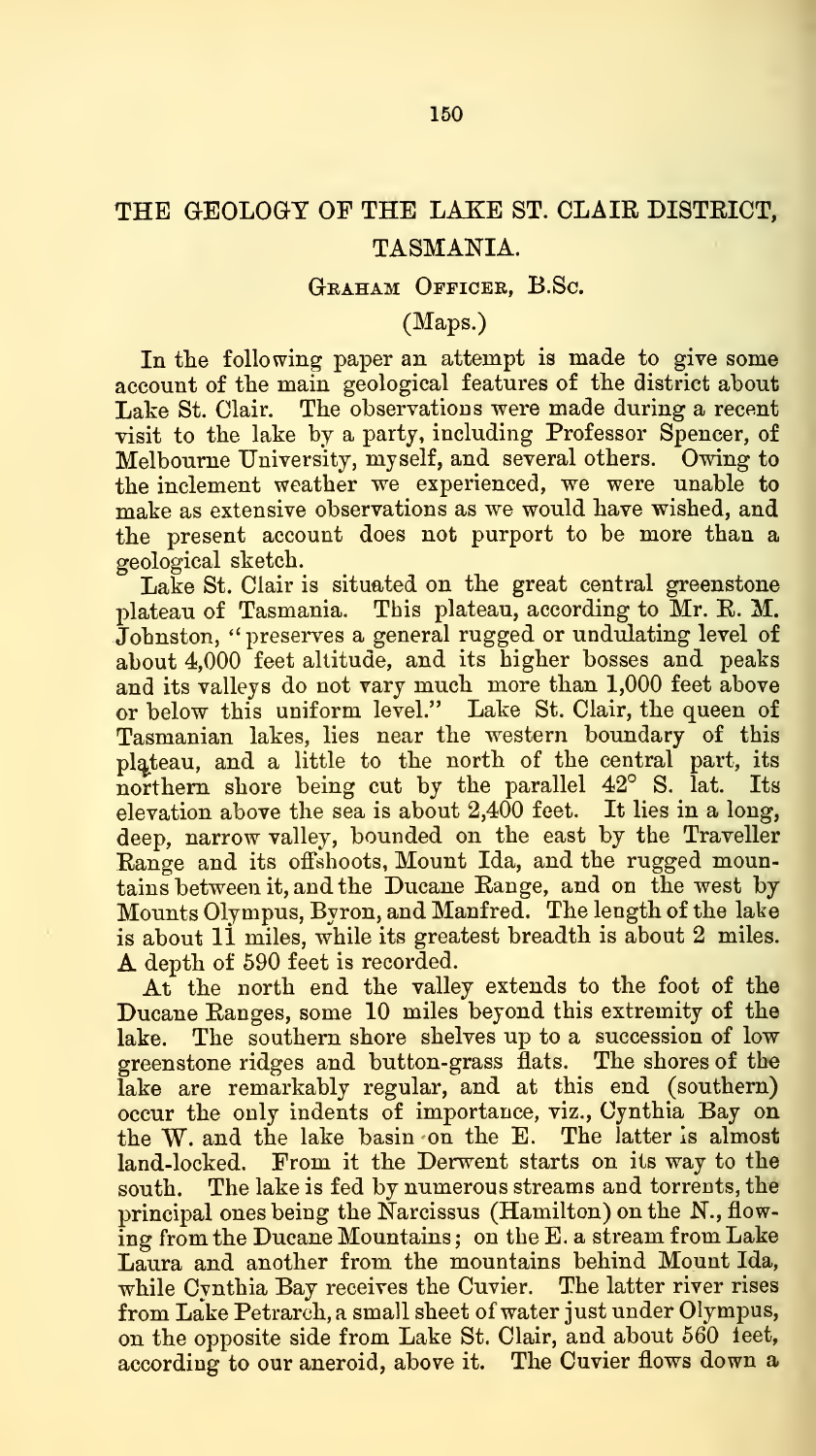broad, undulating valley known as the Vale of Cuvier. This valley runs in a S.E and N.W. direction, and is bounded on the one side by the Olympus Eange and on the other by Mount Hugel.

Having thus briefly sketched the main physical features of the lake and its surroundings, we will be in a better position to consider the geology.

According to the map in Mr. E. M. Johnston's excellent work '\* The Geology of Tasmania," and I believe this is the most recent, the southern and western shores of Lake St. Clair are represented as sedimentary rocks of upper palsozoic, or possibly mesozoic, age. I shall speak of them as car boniferous, provisionally, all to the west of this is put down as greenstone (diabase). A small patch of basalt is represented as occurring about the S.E. extremity of the lake. The carboniferous rocks are marked as abutting on the older palaeozoic, along a line running up the northern side of the Vale of Cuvier.

The most important point at present in the geology of this district is the relation of the greenstone to the carboniferous rocks. The earlier geologists, notably Gould, Strzlecki, and Tenison-Wood, were of opinion that the greenstone was postcarboniferous. However, this has been called in question, and Mr. Johnston, though from what he says there would appear to be two greenstones of distinct ages, thinks that " the massive greenstones occupying the more elevated mountain ranges, as well as the greater part of the dividing ranges within the system, have all been erupted prior to the deposit, even of the lower members of the carboniferous system, and that only certain minor ridges, like that at Spring Hill, represent diabasic greenstones of a later date." . . . "The great inland greenstone plateau of the lake country," according to Mr. Johnston, "probably formed an elevated island mass of considerable extent" (in the carboniferous sea).\*

It may be said that Mount Olympus affords the key to the geology of the district. As already remarked, the Olympus Range skirts the western shore of Lake St. Clair, terminating at the lower end of the Vale of Cuvier. One of the best views of the mountain is obtained from about half way, or a little more up the <sup>1</sup>ake. Here the crest of the mountain, rising to 2,300 feet above the water, consists of massive columnar greenstone, the columns rising vertically for several hundred feet, their bases being concealed beneath the ruins of their fallen comrades. Below this greenstone crest appear horizontal beds of sandstone, extending to the shore of the lake below, and forming apparently the base of the mountain,

<sup>\*</sup> "Geology of Tasmania," by R. M. Johnston, F L.S., pp. 102,3.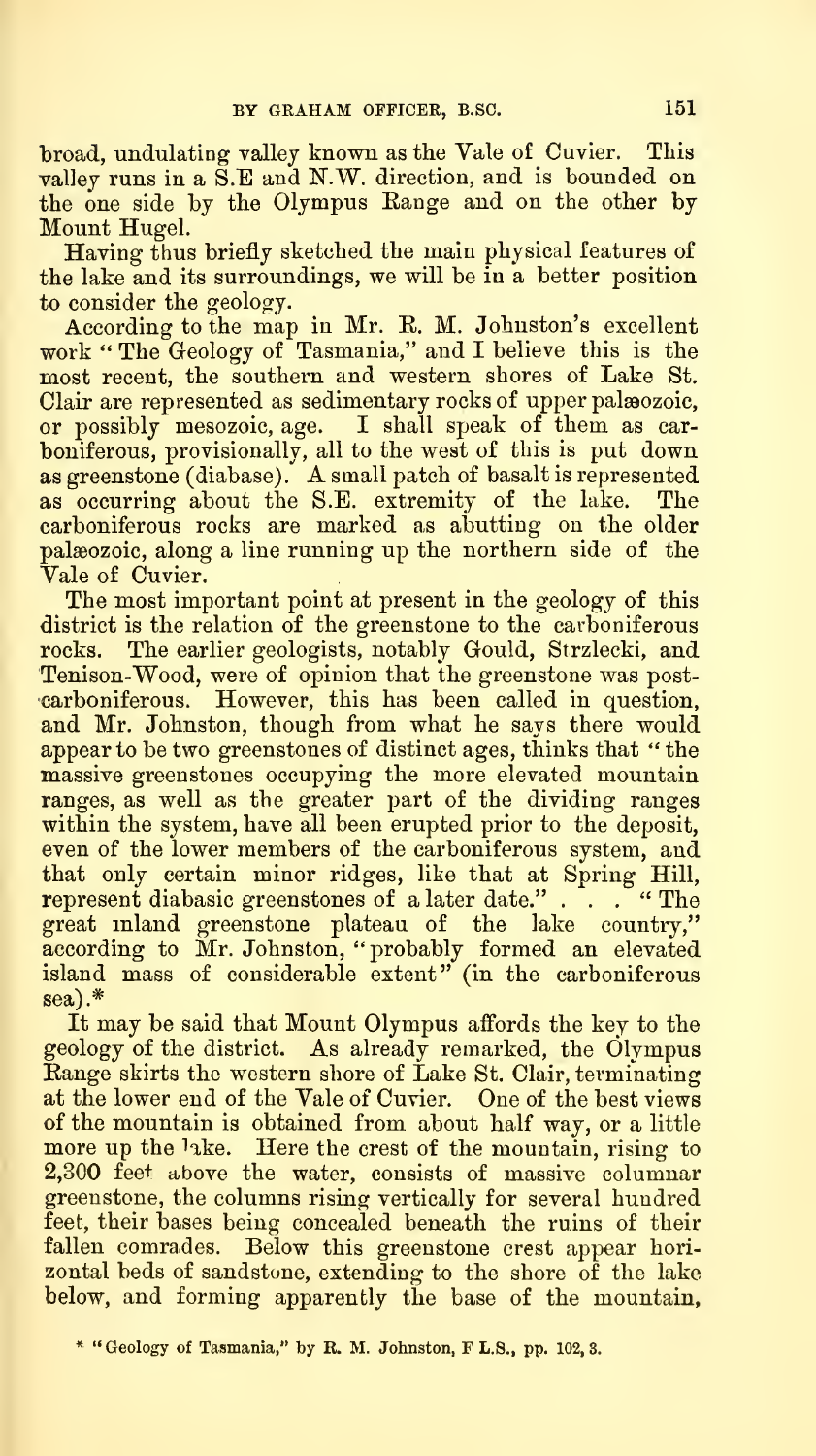#### 152 THE GEOLOGY OF THE LAKE ST. GLAIR DISTRICT.

which is covered up to the greenstone with a luxuriant vegetation of beech (Fagus Cunninghami), sassafras, and ferns, etc. The greenstone crest forms a rugged ridge for the northern half of the mountain. Running from N.W. to S.E. it terminates abruptly in a mightv columnar wall, and the ridge of the mountain is now continued at <sup>a</sup> much lower level, 950 or 1,000 feet, above the lake. It slopes down to its termination at the Cuvier Valley. This ridge we ascended from the lake side, at a distance of about three miles from the boat-house on Cynthia Bay. We found it to consist of sandstone from the base to the summit, the beds being almost, if not quite, horizontal. The sandstone is of medium texture, and rather soft. It forms vertical cliffs along the sides of the mountain at various levels, and in many places is weathered into caves of limited extent. We were unable to follow this ridge to its termination, and so cannot say definitely if the sandstone occurs on the summit all the way. It is probable that it does, for most of the way at any rate. It appears to form the western shore of the lake for its entire distance. much for the eastern aspect of Olympus.

Passing along Scott's track up the Yale of Cuvier, we crossed over the lower extremity of the Olympus Range. Here we noticed masses of sandstone, and quartz-conglomerate mingled with greenstone, but we could not from mere inspection decide which was in situ. As the Cuvier Valley is followed up, it opens out into button-grass plains of a gently undulating and rising character to Lake Petrarch, which, as before mentioned, is about 560 feet above St. Clair. Through these plains protrude bossy masses of greenstone here and there, reminding one of a scene on a Scottish moorland.

From this side Mount Olympus presents even a grander appearance than on the other, and a more comprehensive view of the mountain is obtained. The greenstone crest is seen rising in giant buttresses, and running almost to the N.W. extremity of the mountain. During our ascent from this side we could not see the character of the underlying rock, owing to the dense vegetation and the mass of debris that has fallen from the heights above. On our descent, however, we encountered at  $1,500$  feet above St. Clair an outcrop of a yellow clayey material, which gave one the impression of a» sedimentary deposit that had been baked; but we could not see its actual relation to the greenstone above. About 200 feet below this we found several well-marked outcrops of sandstone, horizontally bedded, and forming the usual vertical cliffs, hollowed out into caves here and there. Springs are very numerous along these sandstone cliffs. There seems to be no reason to doubt that these sedimentary beds extend right along to the N.W. extremity of the mountain, occupy ing the same position relative to the greenstone on this side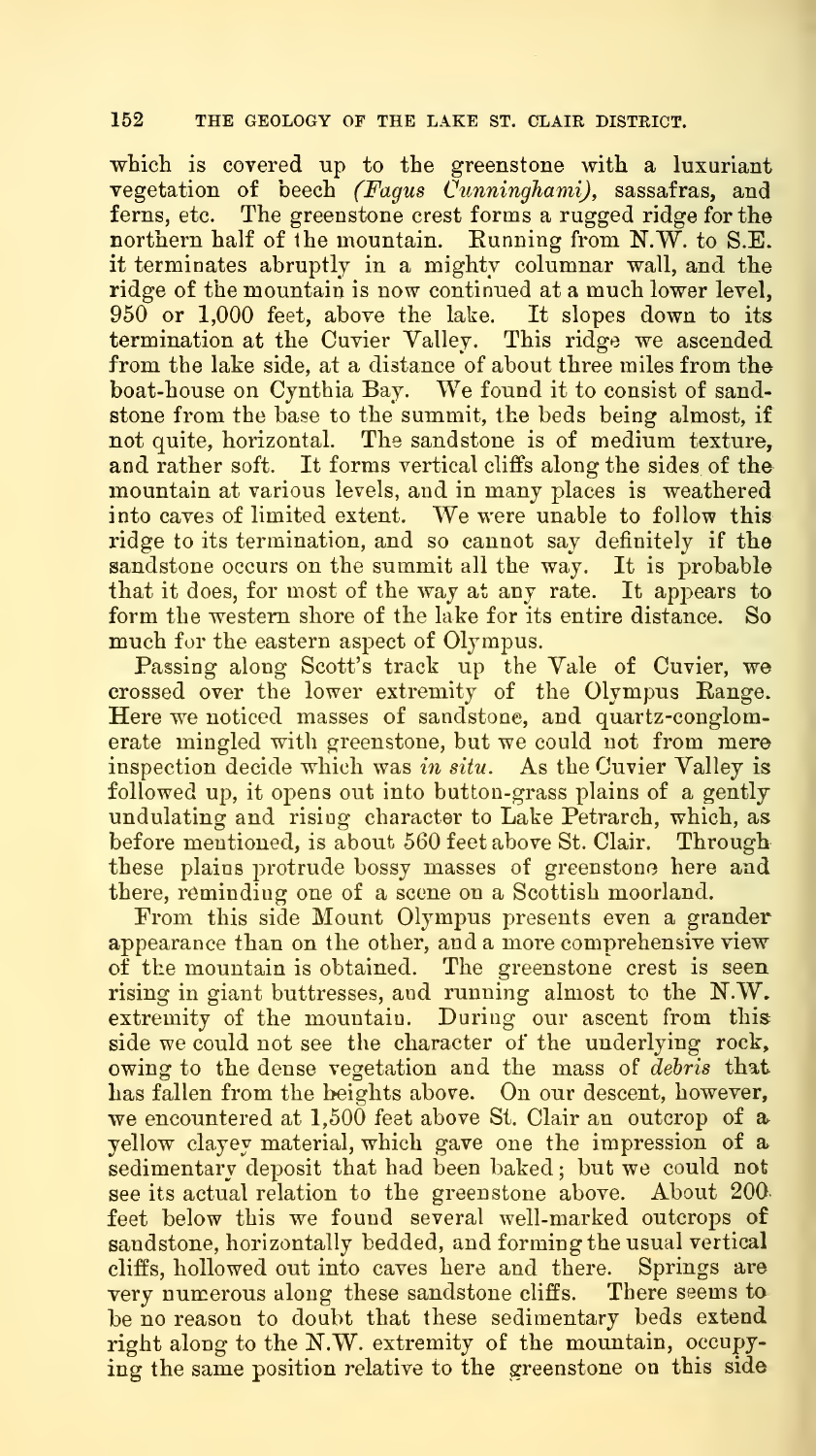that they do on the other. This is indicated by the numerous, and often very large, blocks of sandstone and con glomerate that occur mingled with masses of greenstone towards the upper end of the Cuvier Valley. At one place, just below the southern extremity of Lake Petrarch, these masses of rock form a ridge reaching nearly half-way across the valley. A large boulder of conglomerate can be seen on the S.W. shore of Lake Petrarch, which has evidently fallen from the heights above. The shores of Lake Petrarch are sandy and gravelly, such as would result from the disintegration of sandstone and conglomerate.

The summit of Mount Olympus is much like that of Mount Wellington, a rough, uneven plateau-like surface, formed by the unequal weathering of the greenstone columns, some of which stand up like sentinels among their fellows; many of them are 15 feet or more in diameter. A noticeable feature is the presence of several large fissures, which gape across the mountain in an east and west direction approximately. The largest of these fissures had a great deal of snow lying in it, so that we could not see the depth ; 50 or 60 feet would be somewhere near it. These fissures are being filled up by the falling columns. As to their origin I do not care to speak definitely. Perhaps they are due to dislocations, perhaps to the undermining action of water in wearing away the underlying rock.

From Olympus it is seen that the Traveller Eange on the opposite side of the lake is really the edge of a plateau stretching away for miles beyond. This plateau is of greenstone, and its roughly undulating surface is studded over with lakes and tarns of all sizes, recalling the Scottish Highlauds again. The Traveller Range preserves an even, slightly undulating summit till it is terminated by the deep valley that separates it from Mount Ida. The structure of Mount Ida is a repetition of that of Olympus, a crest of greenstone with horizontally bedded sandstone below. We did not reach the top of Ida, but went about half-way up from the lake side. A stream that flows down between Mount Ida and the ranges to the north we followed up for some distance and found that we were on sandstone all the way. From Lake Laura, lying beneath Mount Ida, and slightly to the N.W., a splendid view of the mountain is obtained, the horizontal beds of sandstone being clearly seen at about twothirds of the way up the mountain, while the sharp peak of columnar greenstone stands out clearly against the sky. The Eldon Range, to the N.W. of Olympus, according to the geological map, presents the same appearance as Olympus and Ida, viz., a greenstone centre or crest, with a base of sandstone.

The appearances I have described seem to me to point

 $_{\rm K}$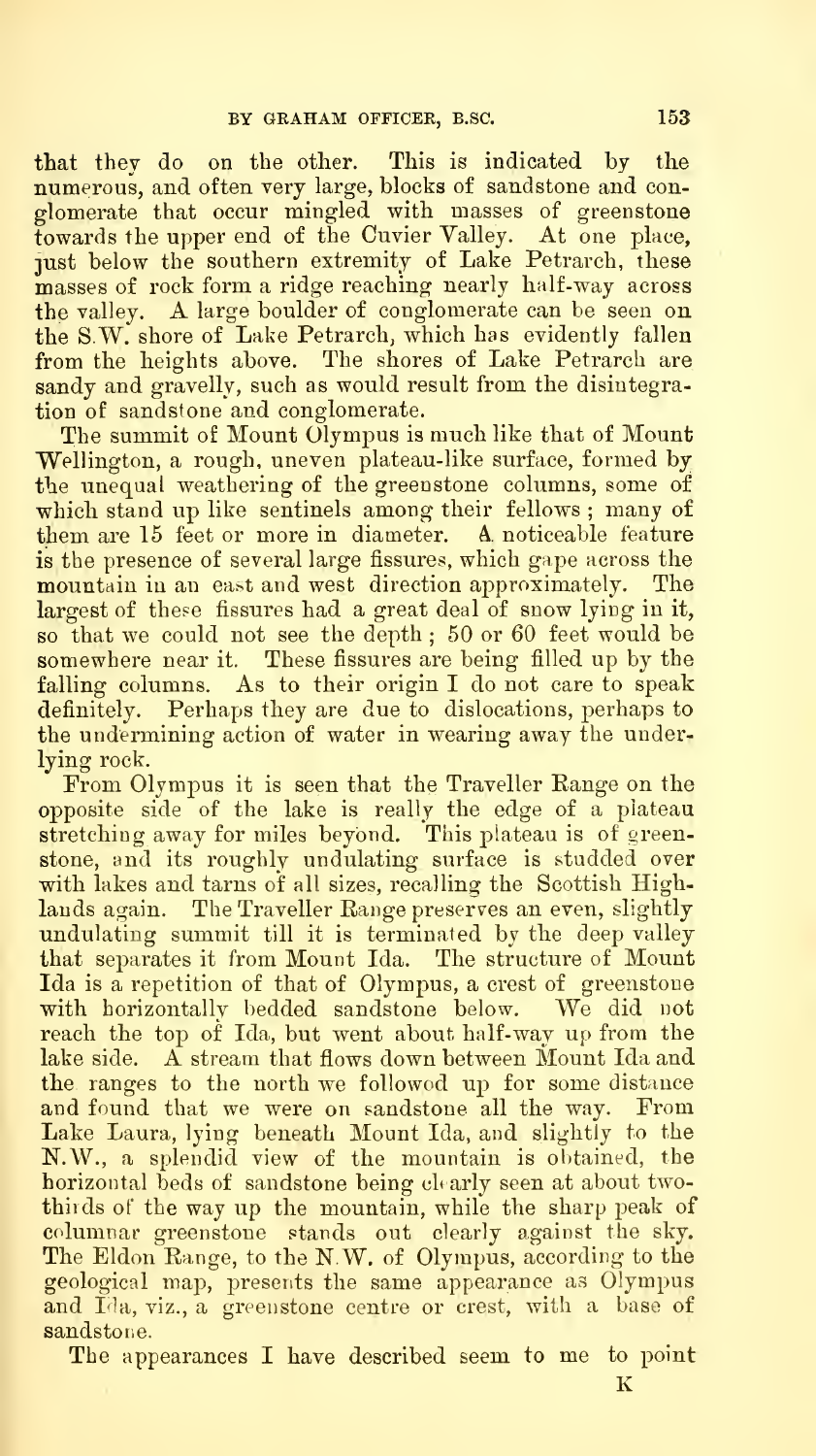clearly to the greenstone being of later date than the sandstone. Supposing the greenstone to be anterior to the sandstone we should have to believe that the greenstone portions of Mounts Olympus, Ida, Byron, Eldon Eange, etc., are much the same to-day as they were in carboniferous times, and we should also have to believe that the sandstone which, accord ing to this theory, was deposited round the greenstone peaks, has weathered in so remarkable a manner as to form regular rings round the greenstone centre. This seems most improbable.

That the greenstone is of later date than the sandstone is supported by further considerations. Suppose the greenstone were of prior date, and a submergence were taking place, on account of the columnar structure of these rocks the amount of *debris* would be very great, and all the shore material, shingle, etc., would be almost entirely composed of greenstone, and there would be comparatively little sand. Now <sup>I</sup> have not seen <sup>a</sup> trace of greenstone nor anything like it in any of the sandstone or conglomerate examined. One would expect that so close to the shore, as, for instance, the sandstone of Olympus, must have been deposited, on this theory, the material laid down would be almost entirely a conglomerate of greenstone. So far as we have seen the sandstone is a rather fine or medium-grained silicious one. Where conglomerate occurs the included pebbles consist of material derived from the older rocks, such as quartz, quartzite, jaspar, lydian stone, cornelian, etc. Quartz-porphyry probably also occurs in this conglomerate, as pebbles of this rock are not uncommon on the stretches of gravelly beach here and there along the lake. Further, against such a coast as the greenstone would make, the water would be deep, and the angle of deposition of any sedimentary material would be considerable, dipping away from the shore in all directions. So far as we have seen there is no trace of this in the sandstone ; on the contrary, one of its most striking features is its horizontality, even close up to the greenstone. Again, it seems to me rather improbable that a rock material having the structure of this greenstone could have survived to such an extent since pre-carboniferous times. One of the most noticeable features about the mountains in this district is the enormous amount of greenstone debris that covers their flanks, showing how rapidly the work of denudation is proceeding. And is it not likely that if the greenstone were anterior to the sandstone, that the lines of junction between the two formations would be just where we might expect to get the main valleys, as it would be here that erosion and denudation would act most rapidly, and it would be rare to find the sandstone abutting against the greenstone, as we now find it ?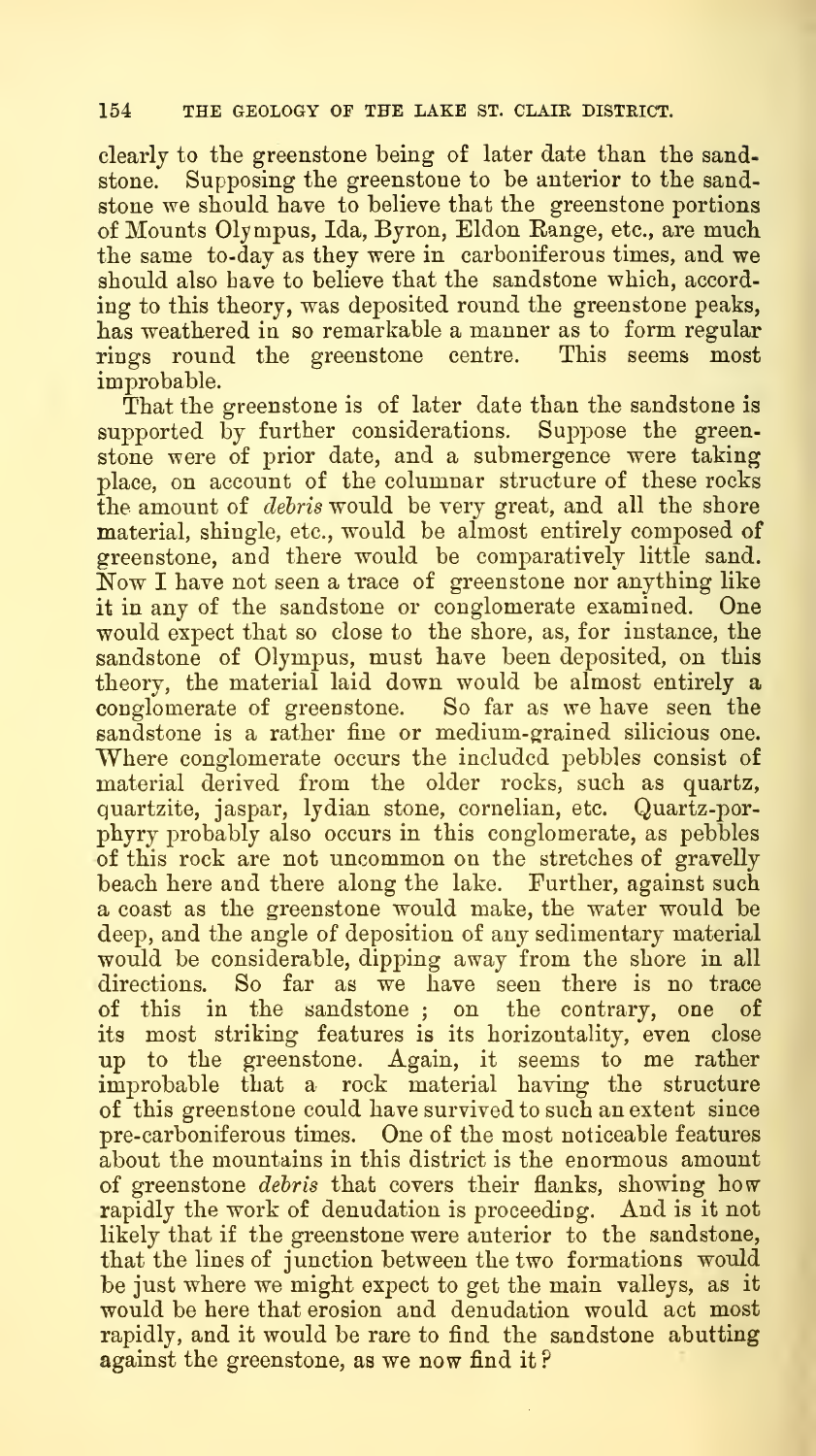

Ren looking up &T CIAIR.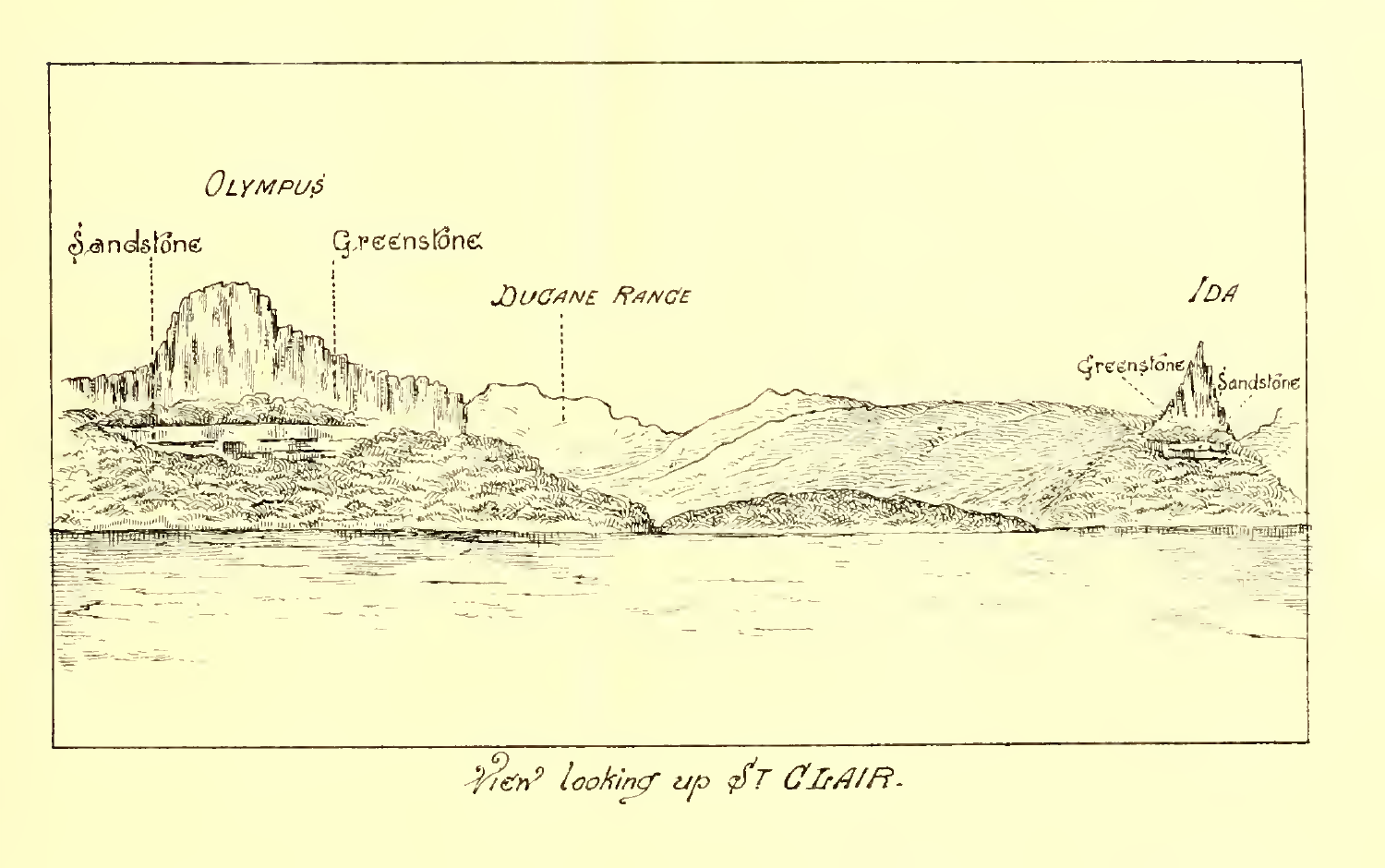$\label{eq:2} \mathcal{L} = \mathcal{L} \left( \mathcal{L} \right) \mathcal{L} \left( \mathcal{L} \right)$ 

 $\mathcal{L}_{\text{max}}$  ,  $\mathcal{L}_{\text{max}}$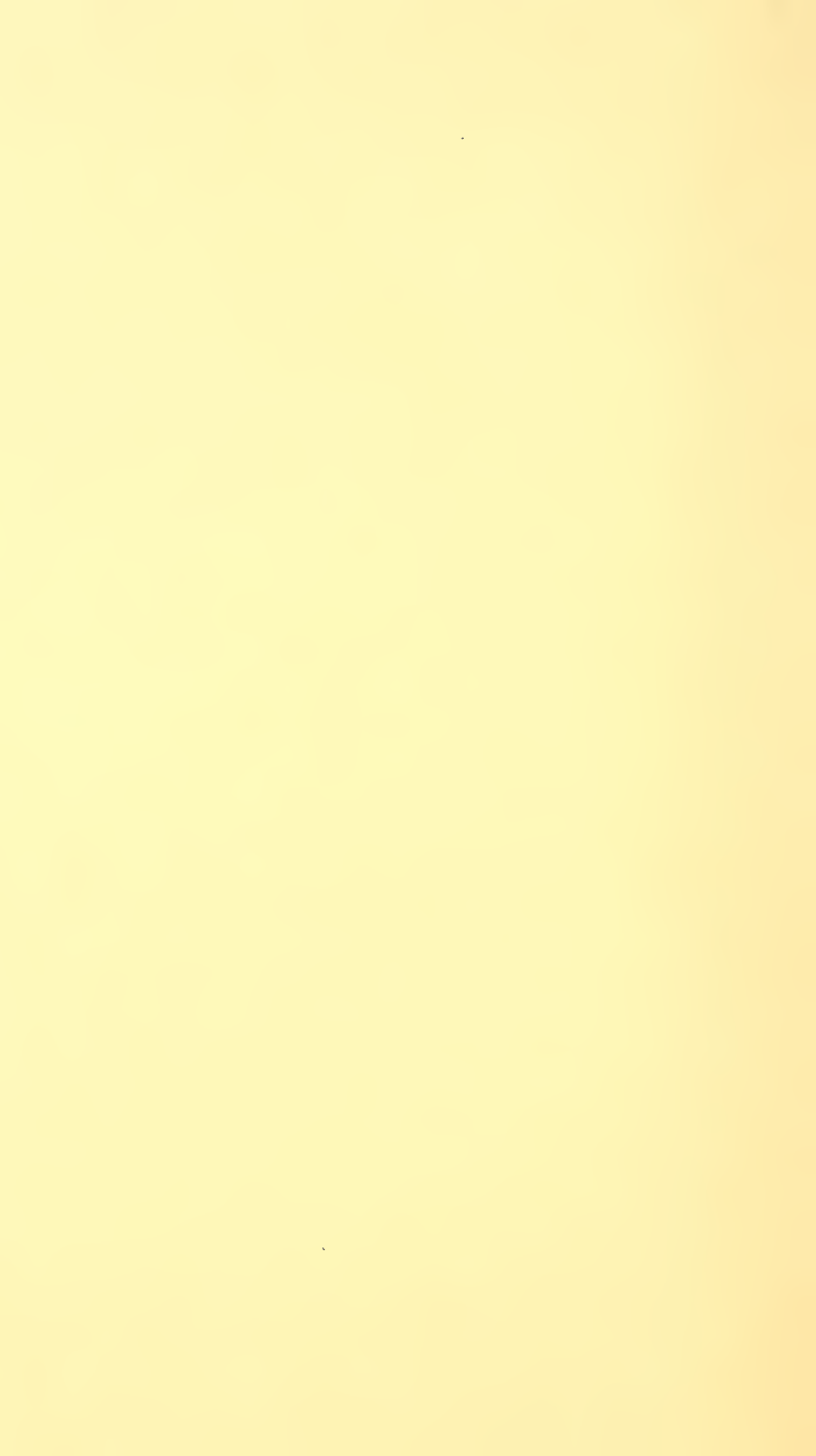From what I have said about the structure of Mount Oljmpus, it might be expected that sandstone should form the bed of the Cuvier Valley. But, as before remarked, onlybosses of greenstone appear through the button-grass, except at the upper end, where masses of sandstone and conglomerate occur as well. We also found an outcrop of sandstone at one point on the south side of the valley, about half-way up its course. There can be little doubt that the original relative levels of the sandstone and the greenstone have undergone considerable changes, but it is quite impossible to say yet what the extent of such changes may be. There are several feasible explanations of the greenstone masses in the Cuvier Valley.

1. They may simply be the relics of the greenstone which once overspread an originally uneven surface of the sandstone. Once worn down to a certain level, the sandstone, on account of its horizontal bedding, would not tend to form any prominent projections, and would be rapidly concealed beneath the accumulations of peaty matter. The greenstone, on the other hand, on account of its greater hardness and way of weathering, would project here and there through the bogs. Some of these masses may have come from Olympus.

2. They may represent dykes through the underlying sandstone.

3. The Cuvier Valley may occupy the line of a great fault, which seems to me not improbable.

In the accompanying map I have adhered to the first explanation.

We did not see a sign of the older palæozoic rocks represented in Mr. Johnston's map as occurring in the Cuvier Valley. We traversed <sup>a</sup> good deal of the country lying to the south of Lake St. Clair, and found it all of the same general character, a succesion of button-grass swamps or flats, with low greenstone ridges between. Bedlam Walls, at the entrance to the Navarre Plains, consist of a great mass of greenstone, which differs from that of Oylmpus in not being columnar. The base of Bedlam Walls is about 60 feet above St. Clair. The country between the lake and the Nive Plains, some 18 miles distant, is all of the same general character, greenstone ridges and button-grass flats. The Nive Plains occupy a broad depression, five or six miles across, sloping in towards the River Nive. They are of a roughly undulating surface, covered with dead and fallen trees, the result of a severe frost 50 or 60 years ago. These plains are basaltic, the basalt in places being highly vesicular and decomposed. At the Nive bridge, at Marlborough, columnar structure is well developed.

At " Bust-gall " Hill, several miles further on, the greenstone country is again reached, forming a plateau considerably above the Nive Plains. From here right on to the Dee the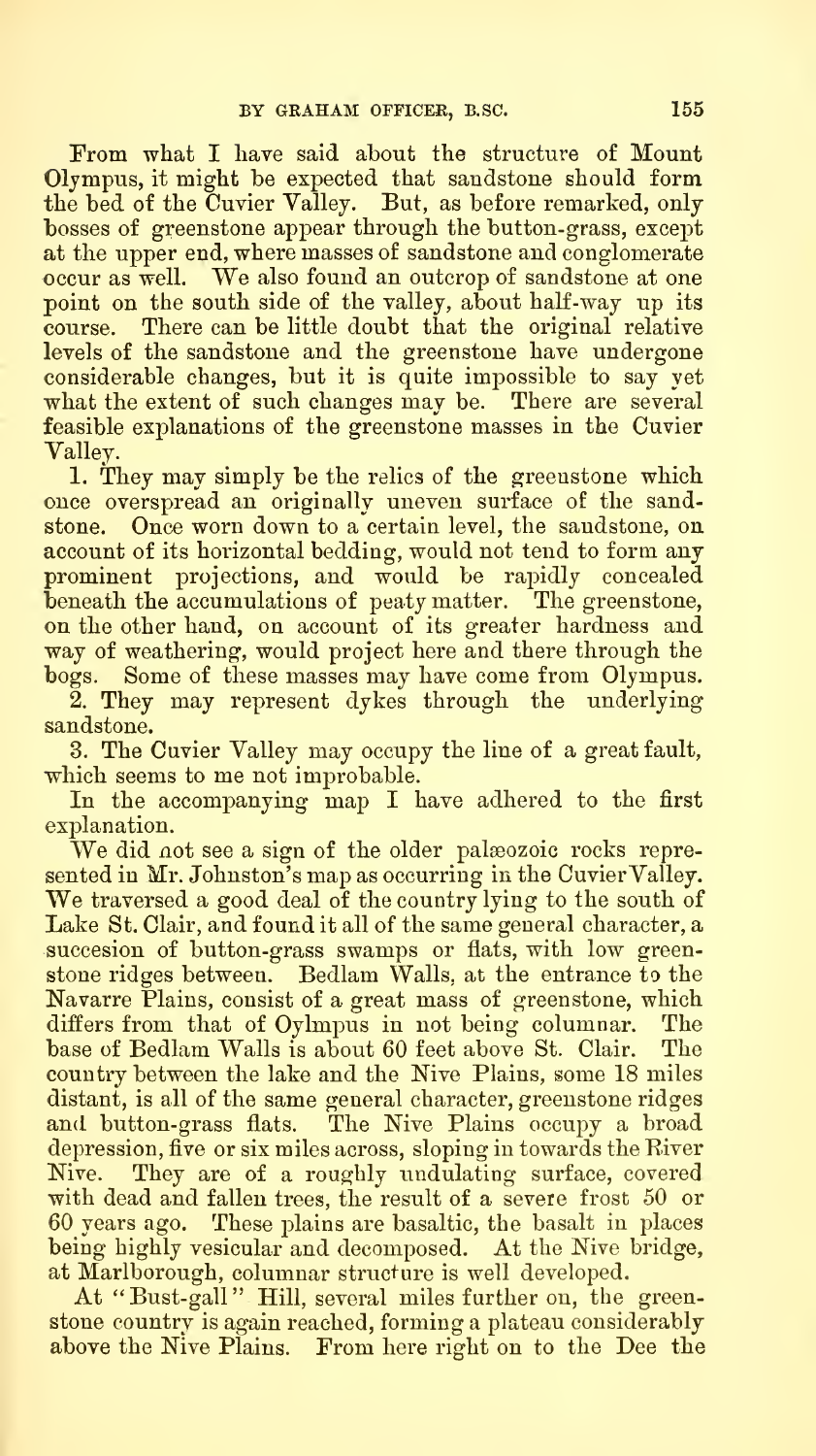map represents the rocks as entirely greenstone, but the road crosses several outcrops of sandstone, one being about a mile across. There are no good sections exposed along the track, so that the relations could not be clearly seen.

I think I have now shown good reasons for believing that the greenstone of the lake country is of subsequent date to the carboniferous (?) sandstones. Moreover it seems probable that these sandstones had been elevated and carved into all the varied features of a land surface when the floods of lava, now represented by the greenstone, overwhelmed the country. Since then enormous denudation has taken place, accompanied probably by considerable dislocations and displacements, and the greenstone crests of Olympus, Byron, Ida, and all the other mountains of similar structure (in this district at least) are merely outliers, the remnants of a once vast and con tinuous sheet of lava. The evidence of this enormous denudation is about the most striking feature that catches the geologist's eye when he ascends Mount Olympus for instance, giving him some idea of the magnitude of those forces which, though apparently trivial in themselves, are yet capable of producing such grand and imposing effects.

The origin of the lakes of the great central plateau is a question which affords ample scope to any geologist who will undertake their investigation.

Lake St. Clair was, I believe, first supposed to be a crater lake, but of this there is no evidence. Mr. Gould explained it on the theory of a flow of basalt damming up the lower end of the valley in which the lake lies. However, <sup>I</sup> am much inclined to doubt the existence of this basalt. From a mere casual inspection, the rocks about this end of the lake seemed to us to be the ordinary greenstone. We had intended to make a special expedition from our camp to settle this point, but were prevented by bad weather at the last.

The eastern third of the southern shore of the lake is bounded by a bank of sand which is covered sparsely with timber and in places is honey-combed by wombat-holes. The lake is very shallow in this locality, and knobs of greenstone can be seen projecting above the water at a considerable distance out from the shore. The upper end of the lake appears to be shallow as well as the lower. The ridge of sand just mentioned separates the lake from an extensive buttongrass flat, which extends eastwards till it merges into the swamps that mark the entrance to the Derwent. It seems pretty certain that the waters of the lake once covered this flat. As Tasmania is undergoing a movement of upheaval the rivers must, geologically speaking, be rapidly lowering their channels. The course of the Derwent affords ample evidence of this. Thus the level of the Lake St. Clair waters must be gradually being reduced. At one place under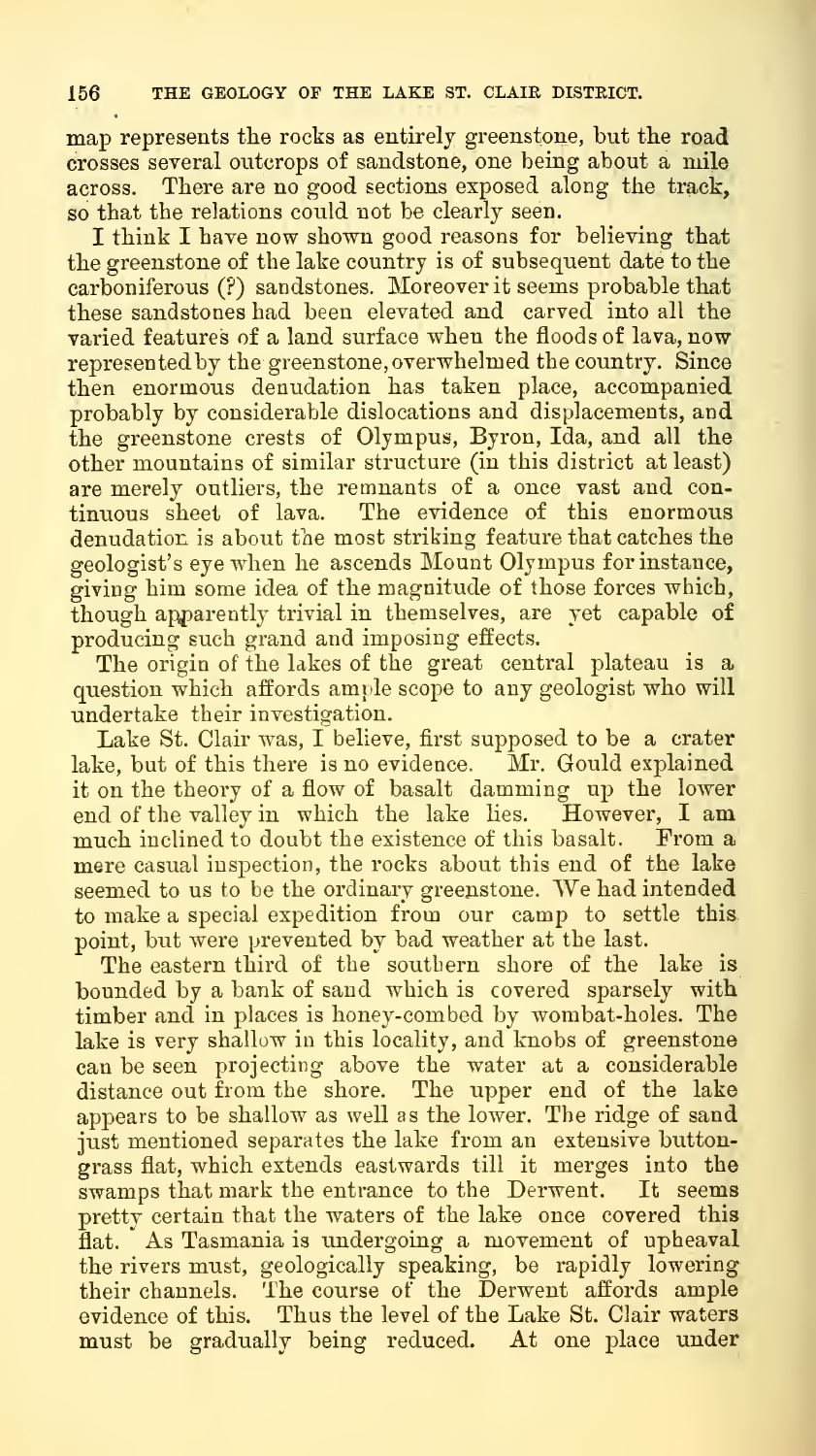

MT IDA from ICAKE IAURA.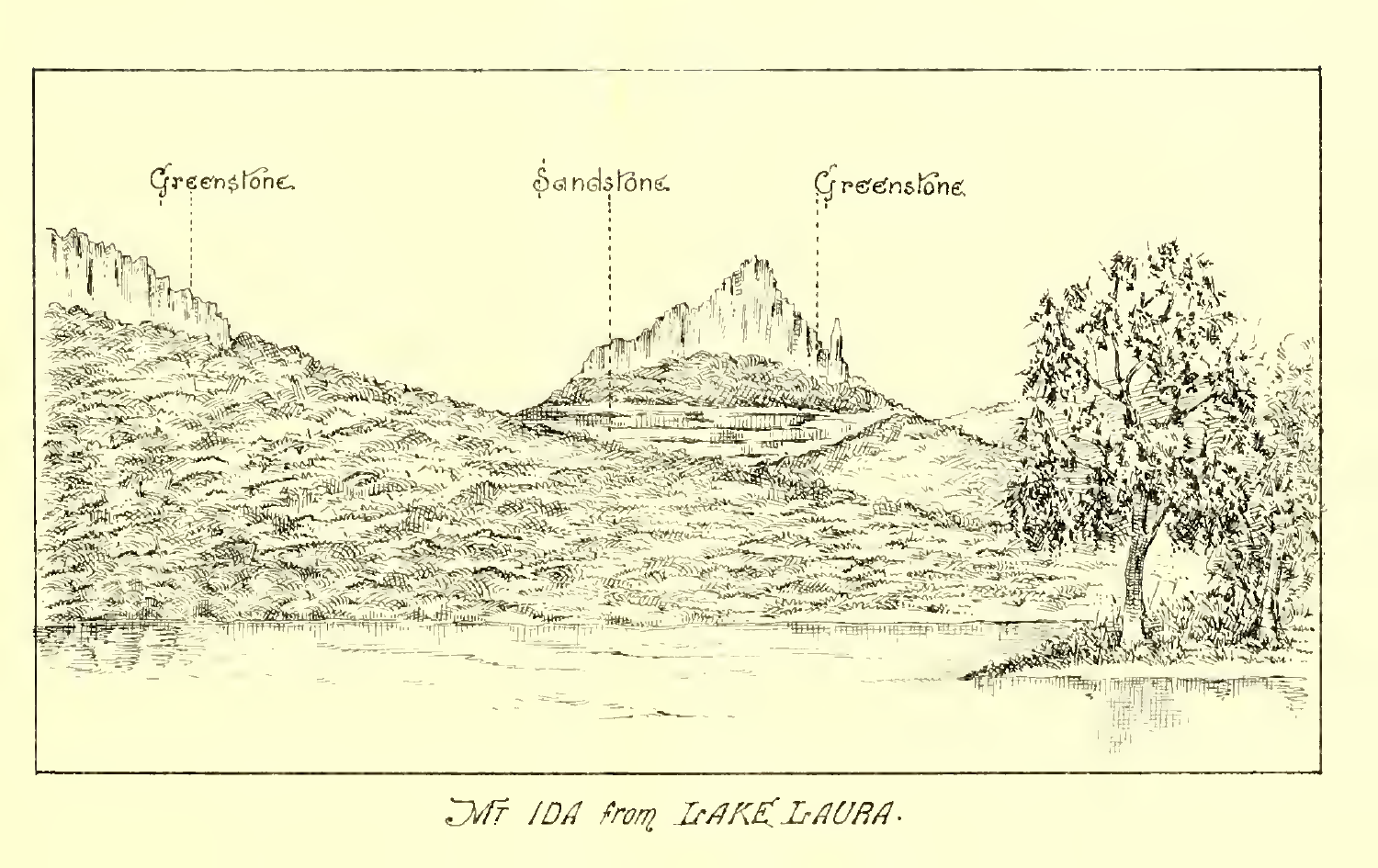$\mathcal{L}^{\text{max}}_{\text{max}}$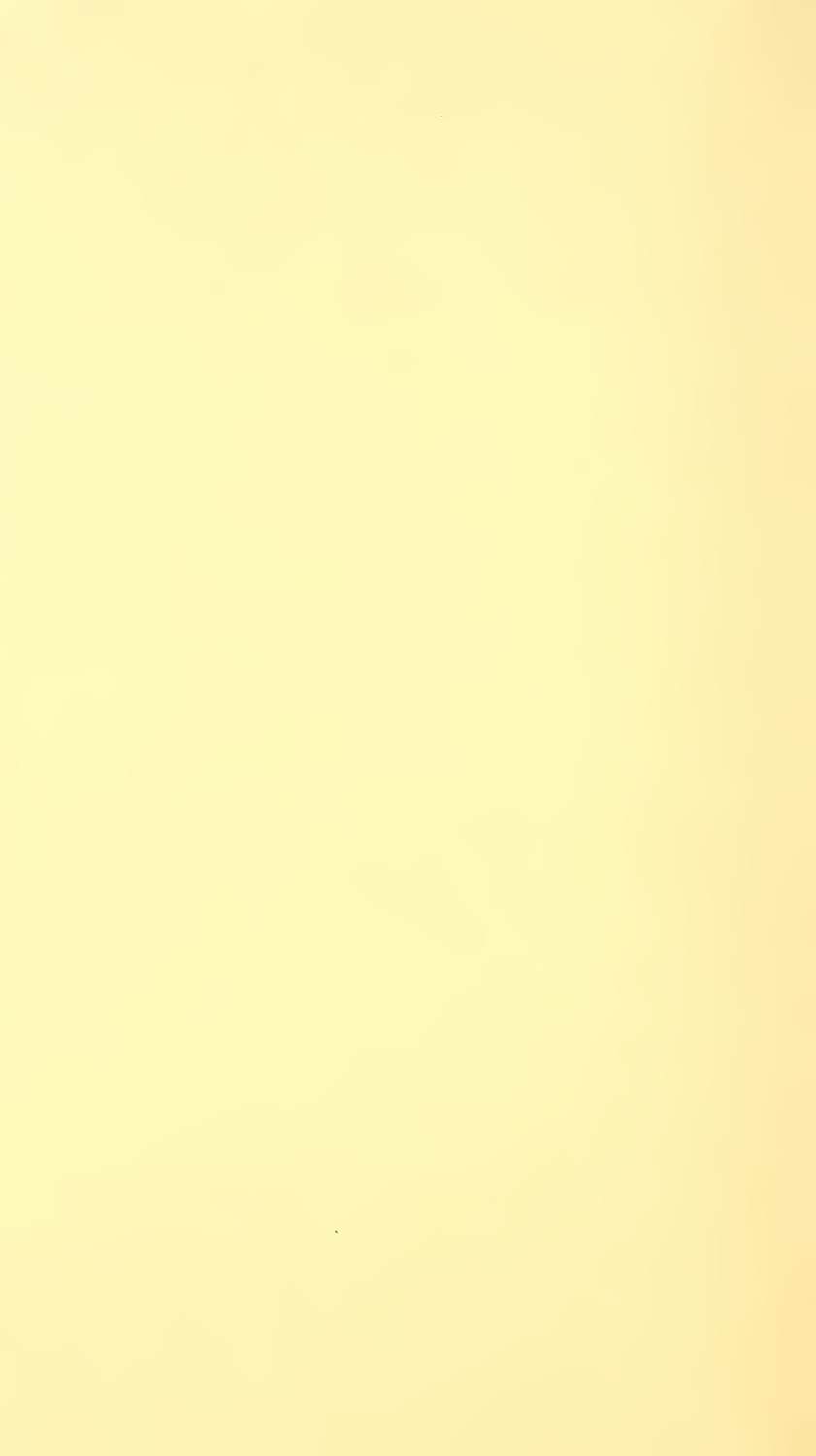Mount Ida we noticed an old beach of conglomerate some feet above the surface of the lake. The addition of several feet of water would cause a considerable extension of the lake at both ends.

From the top of Mount Olympus we counted about 30 lakes and tarns on the opposite plateau, occupying undoubted rock basins in the greenstone. On Olympus itself, at the foot of the greenstone columns on the lake side, are two small basins of water, the "Olympian Tarns." All these lakes are at different levels; Lake Laura, at the base of Mount Ida, though only separated from St. Clair by a ridge not more than 400 yards across, is 50 feet above the latter. It appears to be very shallow. Lake Petrarch is about 560 feet above St. Clair. It is also very shallow, and, I am inclined to think, there is a small area of subsidence, its bed being pro bably sandstone.

There has been an interesting discussion in the columns of Nature recently on the origin of rock-basin lakes, and the arguments for the glacial theory have been ably marshalled by Mr. A. R. Wallace. Mr. Wallace cites Tasmania, among others, as a country where these alpine lakes are associated with palpable signs of glaciation.\* Now, though such signs of glaciation and associated rock-basin lalres occur on the West Coast, notably about the Pieman River, we do not find the slightest trace of glaciation either in the shape of striated rock surfaces, moraines, or erratic blocks in any part of the region traversed by us. Unfortunately we were unable to traverse the Traveller Plateau, but from its configuration, as observed from Olympus, I feel confident that signs of glacia tion do not exist there. Yet, as we have seen, lakes and tarns are exceedingly numerous on the surface of this plateau. It is evident that the glacial theory is of no use here. Many of the button-grass swamps or flats really occupy rock-basins, and perhaps may be regarded as the equivalents of the peatbogs of Europe. They seem to be directly connected with each other, that is to say, those in the same drainage area. The great rival to the glacial theory is the "Earth-movement" theory. I think that if Mr. Gould's basalt be really mythical, the latter theory will probably account for Lake St. Clair and for other lakes in the district, though the lakes on the Traveller plateau seem to be too numerous to be thus explained. I am much inclined to the opinion that most of the basins of the Traveller Plateau lakes will be found to be satisfactorily explained by the ordinary processes of subaerial weathering and denudation.

We found no fossils in situ in the sandstone of this region, but on the beach about the boat-house pieces of silicified

Nature, Vol. 47, No. 1,219.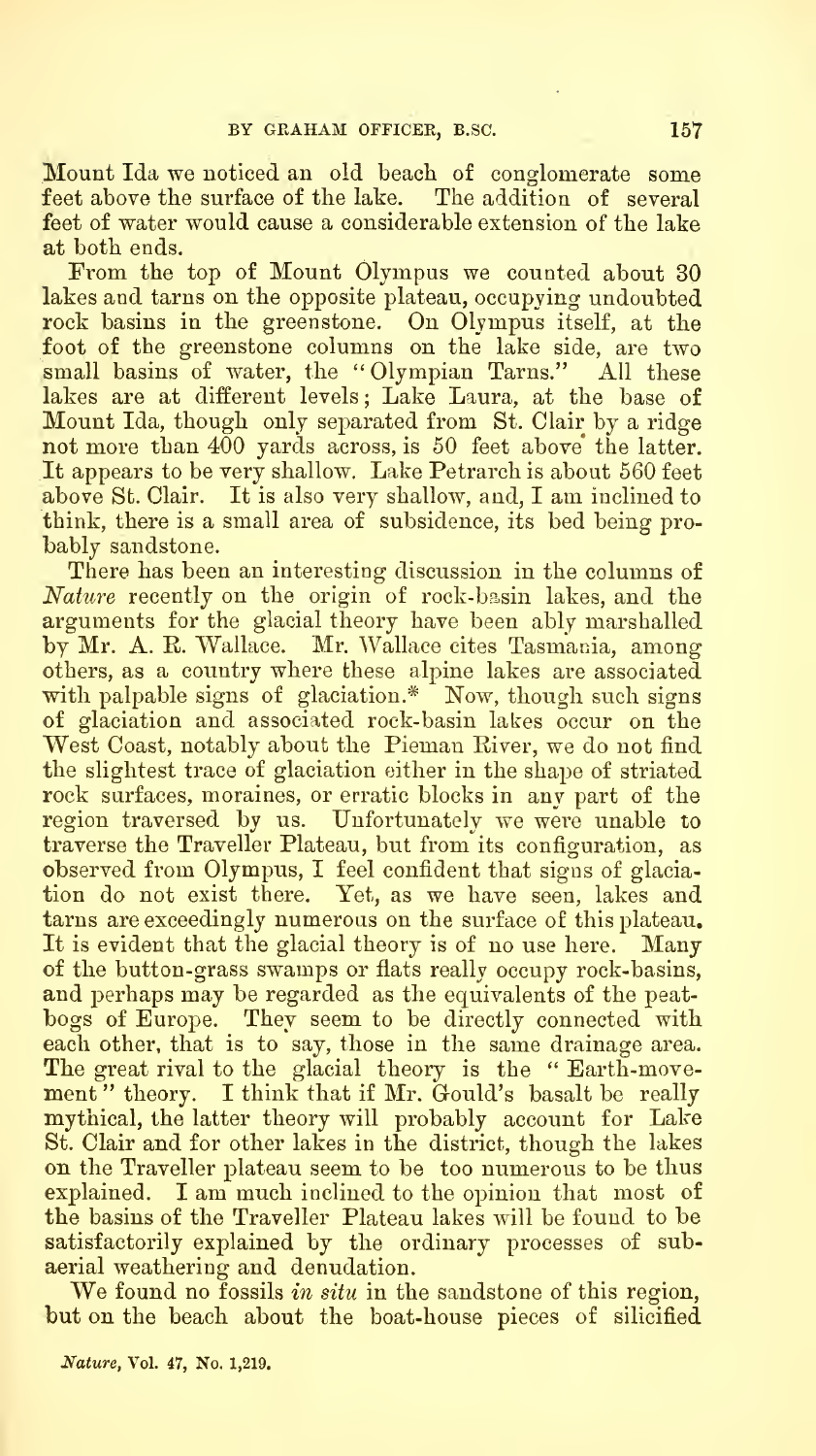#### 158 THE GEOLOGY OF THE LAKE ST. CLAIK DISTRICT.

wood are not uncommon. These may have come from the sandstone. Before concluding I should say that those who desire a fuller account of the principal physical features of the Lake St. Clair highlands should read a paper by Colonel Legge published in the proceedings of this Society. \* Colonel Legge gives a clear and accurate description of this region, and we found his paper of much assistance.

In conclusion I can only say that I feel that the present sketch is incomplete, indeed necessarily so, but still  $I$  hope that some light, however little, has been shed on the main geological features of the Lake St. Clair district.

In the accompanying map that portion lying to the N. and N.W. of Mount Byron <sup>I</sup> have filled in only from observations from the top of Mount Olympus, Mount Manfred and the Ducane range are evidently greenstone, as far as their crests are concerned at least, but Coal Hill and several other minor elevations in its vicinity present an even, flat-topped, and terraced structure that strongly suggests horizontal sandstones.

\* Proc. Roy. Soc. Tas , 1887.